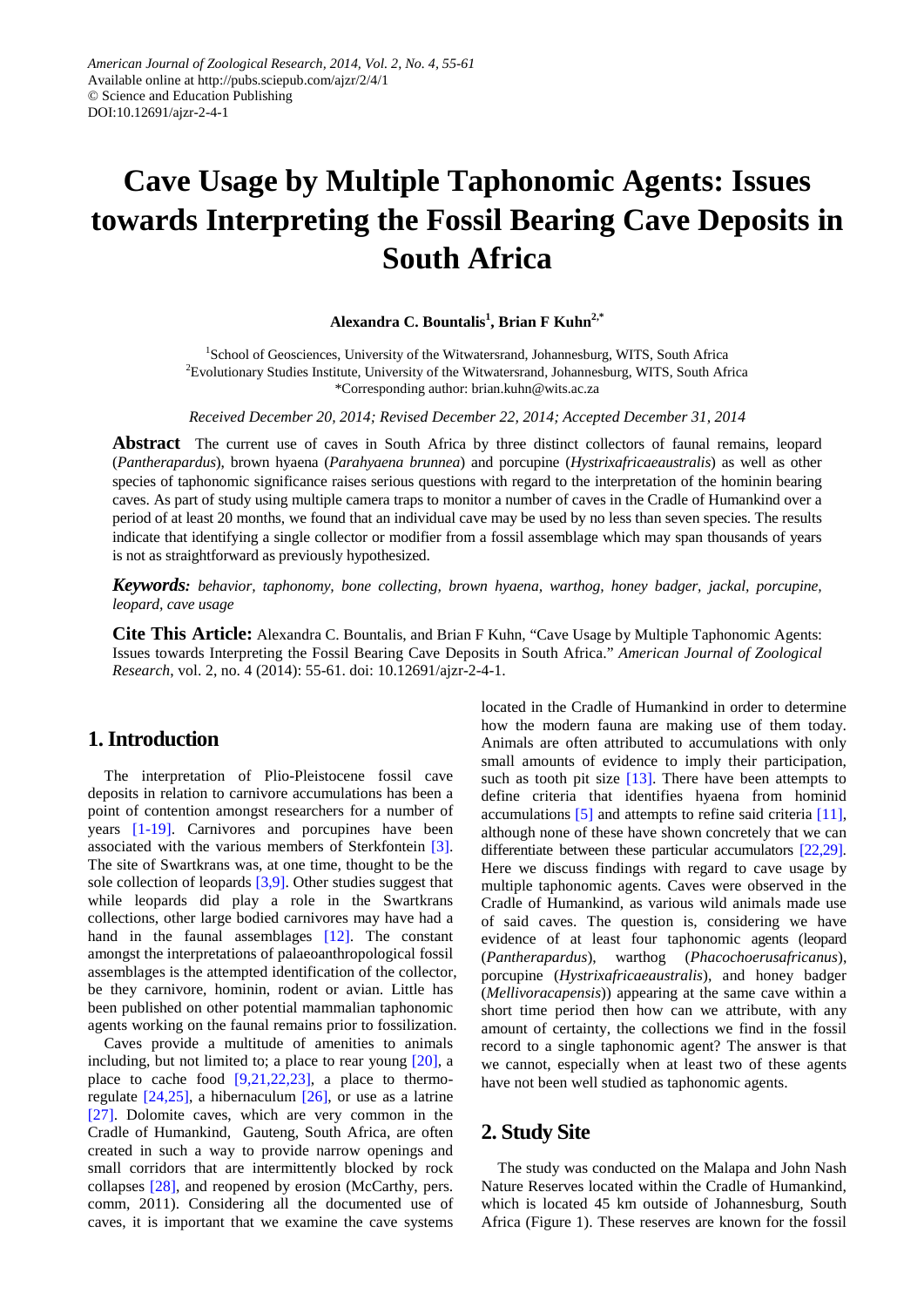sites of Gladysvale and Malapa [\[30,31\].](#page-5-12) The combined reserves comprise approximately 6730 hectares of privately owned land that gives a diversity of geology to examine. The geology is mainly dolomite, open bush,

rocky outcrops and also a rare tufa deposit. This geology provides a high number of cave systems for animals to utilize. Various aspects of the geology and karst systems on the reserve have been studied previousl[y \[9,28,31\].](#page-5-3) 



**Figure 1.** Map showing location of Malapaand John Nash Nature Reserves within the Cradle of Humankind, South Africa

Transitioning between the Carletonville Dolomite Grasslands and the Moot Plain Bushveld the reserves consist of grasslands, Backenveld vegetation and wetlands [\[32\].](#page-5-13) The combined reserves support a wide variety of free ranging wildlife, including, but not limited to, sable (*Hippotragusniger*), blue wildebeest (*Connochaetestaurinus*), kudu (*Tragelaphus*strepsiceros) impala (*Aepycerosmelampus*), blesbok (*Damaliscuspygargusphillipsi*), eland (*Taurotragusoryx*), mountain reedbuck (*Reduncafulvorufula*), chacam baboon (*Papiohamadryas*ursinus), vervet monkey (*Chlorocebuspygerythrus*), zebra (*Equusquagga*), giraffe (*Giraffacamelopardalis*), warthog (*Phacochoerusafricanus*), brown hyaena (*Hyaena brunnea*), leopard (*Pantherapardus*), black-backed jackal (*Canismesomelas*), caracal (*Caracal caracal*), serval (*Leptailurusserval*), African clawless otter (*Aonyxcapensis*), honey badger (*Mellivoracapensis*), slender mongoose (*Galerellasanguinea*), porcupine (*Hystrixafricaeaustralis*) and both species of genet (*Genettagenetta*&*Genettatigrina*) [\[33\].](#page-5-14) Of particular interest are species cited in the palaeoanthropological literature as having a direct impact upon fossil

assemblages. Namely these include the leopard, hyaena and porcupine [\[3,5,9,11,13,21,22,29,34,35\].](#page-5-0)

### **3. Materials and Methods**

Twelve motion sensor trail cameras (either Moultre<sup>®</sup>, Bushnell<sup>®</sup> or Lynx Optics<sup>®</sup>) were set up at varying locations on the nature reserves and were checked at 20- 30 day intervals. The motion sensor was set to take three time-lapsed photos when movement is detected. With this we were able to monitor the various caves and subsequent usage with minimal disturbance to the wildlife. The cameras have been placed taking into account locations suggested by individuals who work at the reserve and have seen particular animals, as well as by tracking spoor when possible. Most locations were chosen from witness reports as the geology at the nature reserves makes the terrain difficult for tracking spoor. Photos weretime and date stamped, as well as recorded ambient temperatures.



**Plate 1.** Uitkomst Cave with evidence of porcupine as well as brown hyaena and warthog in the cave

**4. Results** Over the course of this study we observed four caves being used by taphonomic agents [\(Table 1\)](#page-3-0), one of which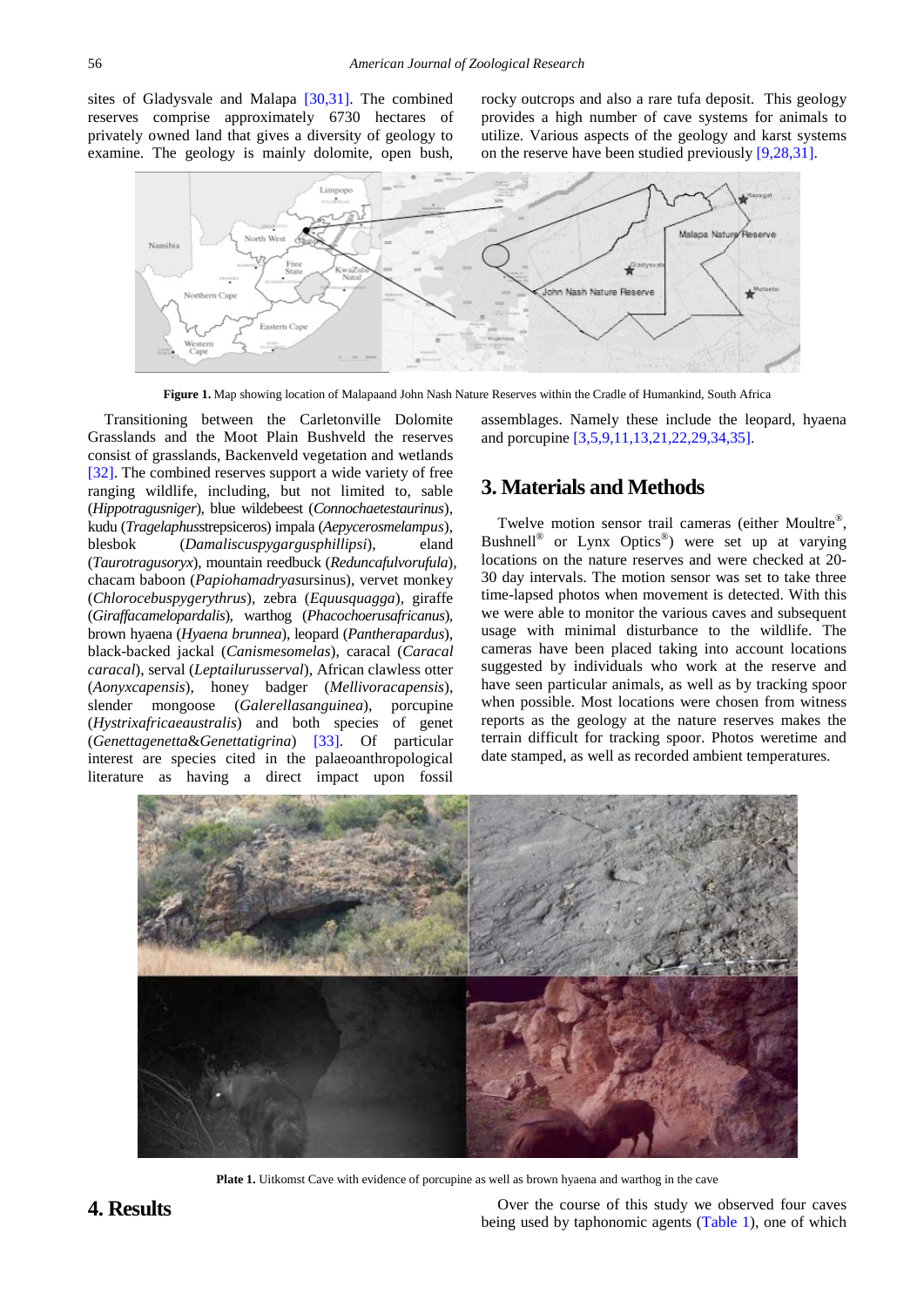has what appears to have at least two separate entrances. This particular cave, known as Uitkomst Cave, is a Late Iron Age site. This cave has a cavern entrance on one side and at least one entrance located within a rock collapse. Brown hyaena and warthog were recorded at this cave, as well as a large amount of porcupine quills and scat (Plate 1). The second cave, referred to as Porcupine Cave, is a dolomitic cave and has had brown hyaena, large-spotted genet, black-backed jackal, Chacma baboon, warthog, porcupines and porcupets documented entering/exiting the cave. See examples on Plate 2. This cave is not a cavern entrance, but rather is a long and narrow fissure cave with a smaller entrance. These two caves were formed in dolomite, by a karst system that is part of the Transvaal Supergroup [\[27\],](#page-5-6) and have a different type of geology to the tufa caves. The next two caves are formed within the same tufa formation on the Malapa Nature Reserve and are referred to as the Upper Tufa Cave and the Lower Tufa Cave. The Upper Tufa Cave is the most active cave with at least seven different animals seen at the entrance including: leopard, warthog, porcupine, Chacma baboon, vervet monkey, honey badger and kudu (See Plate 3). The Lower Tufa Cave is the least active with only three animals seen at the cave: kudu, sable, and warthog.



Plate 2. Examples of warthog and porcupine entering Porcupine Cave



**Plate 3.** Examples of leopard, porcupine, warthog and honey badger at Upper Tufa Cave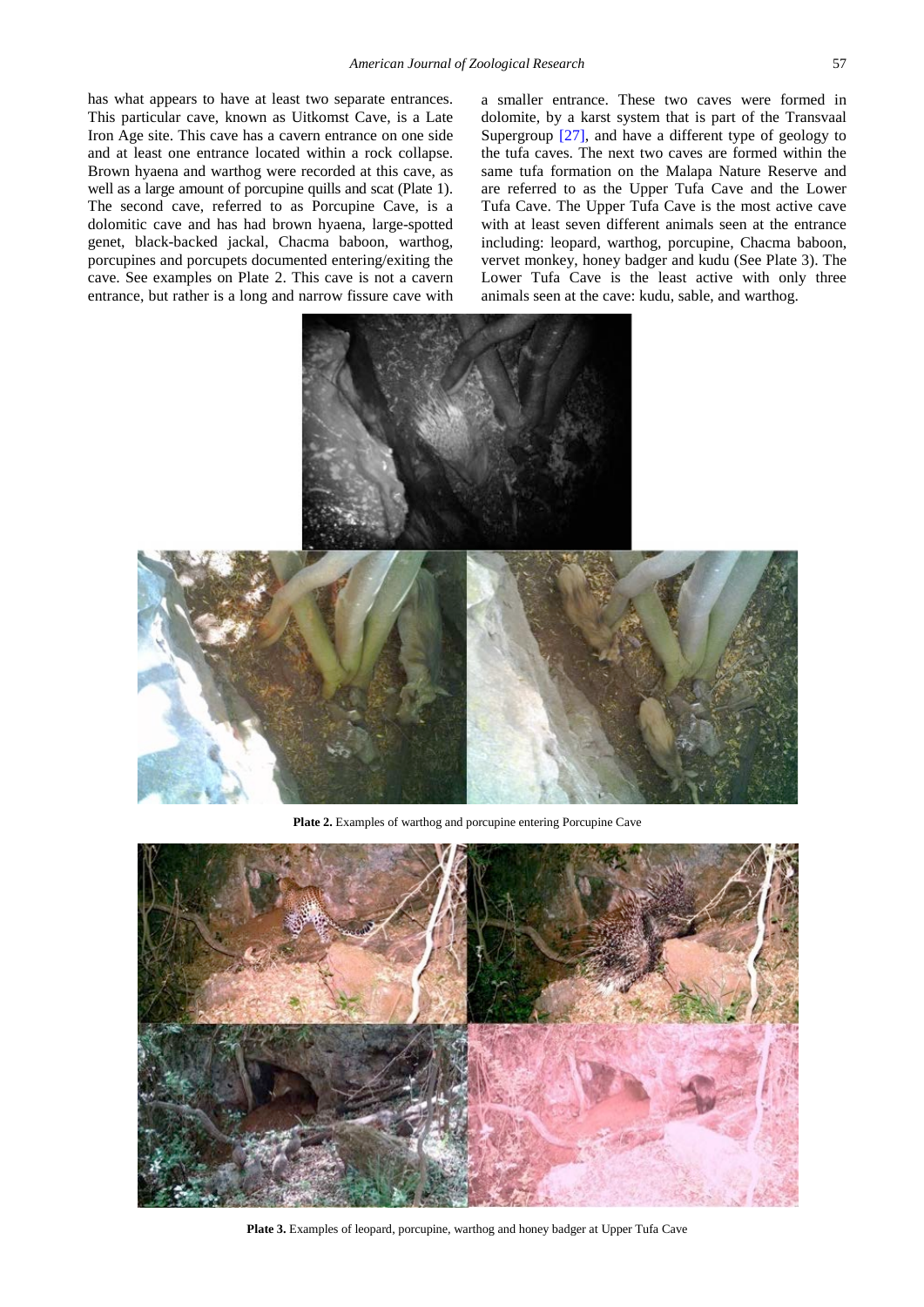<span id="page-3-0"></span>

| Table 1. Cave usage by species |                   |                |                 |                         |                    |
|--------------------------------|-------------------|----------------|-----------------|-------------------------|--------------------|
| <b>Animal</b><br><b>ACTION</b> | <b>Lower Tufa</b> | Porcupine      | <b>Uitkomst</b> | <b>Upper Tufa</b>       | <b>Grand Total</b> |
| Warthog                        | 14                | 29             | 20              | 33                      | 96                 |
| <b>ENTER</b>                   | 6                 | 18             |                 | 16                      | 40                 |
| <b>EXIT</b>                    | $\overline{7}$    | 11             |                 | 11                      | 29                 |
| <b>GUARD</b>                   | $\mathbf{1}$      |                |                 | 5                       | 6                  |
| <b>INSIDE</b>                  |                   |                | 20              |                         | 20                 |
| <b>LOITER</b>                  |                   |                |                 | $\mathbf{1}$            | $\mathbf{1}$       |
| <b>Vervet monkey</b>           |                   |                |                 | $\sqrt{5}$              | 5                  |
| <b>LOITER</b>                  |                   |                |                 | 5                       | 5                  |
| <b>Sable</b>                   | $\boldsymbol{2}$  |                |                 |                         | $\overline{2}$     |
| <b>LOITER</b>                  | $\overline{2}$    |                |                 |                         | $\mathbf{2}$       |
| Porcupine                      |                   | 15             |                 | 3                       | 18                 |
| <b>ENTER</b>                   |                   | $\overline{7}$ |                 | $\mathbf{1}$            | 8                  |
| <b>EXIT</b>                    |                   | 8              |                 | $\overline{2}$          | 10                 |
| Leopard                        |                   |                |                 | $\mathbf{1}$            | $\mathbf{1}$       |
| LOITER/ENTER                   |                   |                |                 | $\mathbf{1}$            | $\mathbf{1}$       |
| Large-spotted genet            |                   | $\mathbf{1}$   |                 |                         | $\mathbf{1}$       |
| <b>EXIT</b>                    |                   | $\mathbf{1}$   |                 |                         | $\mathbf{1}$       |
| Kudu                           | $\mathbf{1}$      |                |                 | $\overline{\mathbf{3}}$ | 4                  |
| <b>LOITER</b>                  | $\mathbf{1}$      |                |                 | 3                       | $\overline{4}$     |
| <b>Jackal</b>                  |                   | $\mathbf{2}$   |                 |                         | $\overline{2}$     |
| <b>ENTER</b>                   |                   | $\overline{c}$ |                 |                         | $\overline{2}$     |
| <b>Honey badger</b>            |                   |                |                 | $\overline{2}$          | $\mathbf{2}$       |
| <b>LOITER</b>                  |                   |                |                 | $\overline{2}$          | $\overline{2}$     |
| Chacma baboon                  |                   | 3              |                 | $\boldsymbol{2}$        | 5                  |
| <b>INSIDE</b>                  |                   | $\overline{2}$ |                 |                         | $\overline{2}$     |
| <b>LOITER</b>                  |                   |                |                 | 2                       | $\mathbf{2}$       |
| <b>ABOVE</b>                   |                   | 1              |                 |                         | $\mathbf{1}$       |
| <b>Brown</b> hyaena            |                   | $\mathbf{1}$   | $\mathbf{1}$    |                         | $\overline{2}$     |
| <b>ENTER</b>                   |                   |                |                 |                         | 1                  |
| <b>INSIDE</b>                  |                   |                |                 |                         | $\overline{1}$     |
| <b>Grand Total</b>             | 17                | 51             | 21              | 49                      | 138                |

**Table 1 indicates each time a species is entering, exiting, inside of or loitering near the entrance of a cave**.

#### **5. Discussion**

The animals discussed henceforth both affect bones and use caves in different ways, with special attention paid to four of the animals that we have observed at cave entrances thus far. Some animals that we are looking at are known collectors of bone, the porcupine for example is a well-known collector and modifier of bone [\[2,3,5,23,36,37,38,39,40\],](#page-4-1) as are hyaenas [\[1,3,5,11,12,13,14,17,21,22,23,29,38,41,42,43,44\],](#page-4-0) leopards [\[3,9\]](#page-5-0) and suids [\[45\],](#page-6-0) although hyaenas and porcupines tend to collect larger amounts of bones.

The hyaena and porcupine prefer different kinds of bones,hyaenas prefer greasy bones, such as pelvis, vertebrae and ribs, for nutritional value (if meat is not available) [\[6,18,46,47\],](#page-5-15) while porcupines prefer drier bones to hone their teeth or possibly due to osteophagia [\[3,48,49,50\].](#page-5-0) The porcupine will often collect dry bones to prevent botulism [\[36\]](#page-5-16) that have been left behind by the hyaenas and other carnivores and thus derive a fitness benefit. While porcupine accumulations are easy to determine based on gnaw marks  $[2,3,5]$  and a high percentage of gnaw marks [\[2,3\]](#page-4-1) hyaena accumulations appear to change dramatically depending on environmental conditions at time of collectio[n \[22\].](#page-5-11) 

In addition to bone collecting it is also important to examine the way that animals "use" the bones. Felids often deflesh their prey [\[10,13,51\],](#page-5-17) while hyaenas will deflesh and crush the bones, occasionally digesting bone as well [\[11\].](#page-5-10) This is interesting because as hyaenas are more often scavengers than leopards their ability to crush bones allows them to reach nutrients that are stored in the bone, including grease and marrow. Suids have also been observed as taphonomic agents by reference [\[52\]](#page-6-1) in Spain and by reference [\[45\]](#page-6-0) in Borneo, with corroborating evidence of suids in Africa acting on remains. Although warthogs are not often considered taphonomic agents osteophagia has been observed on 11 occasions by tame warthog in Uganda [\[53\],](#page-6-2) and reference [\[54\]](#page-6-3) has witnessed warthogs going after carcases and with bone fragments in faeces. The evidence for honey badgers [\[55\]](#page-6-4) as taphonomic agents is less conclusive because of the lack of published work, regarding taphonomy, on this species. Badgers are hunters and scavengers and known for their capability of scavenging large prey [\[37,56,57,58\].](#page-5-18) While studies have been done on European badgers (*Melesmeles*) and North American badgers (*Taxideataxus*) [\[56,57,59,60\]](#page-6-5) where bone gnawing was documented, little is known about the honey badgers affect upon bones. Reference [\[56\]](#page-6-5) discusses the breaking down of a sheep (*Ovisaries*) carcass by captive European badgers and reference [\[58\]](#page-6-6) furthermore suggests lambs being killed by badgers. Reference [\[55\]](#page-6-4) discuss the analysis of faecal matter of a honey badger to determine its food sources, implying that honey badgers does in fact consume skeletal elements (as indicated by the ability to determine prey remains from faeces) and as such is a potential taphonomic agent. However most research on the honey badger has been conducted by Begg [\[61,62\]](#page-6-7) and is based mainly in the Kalahari of South Africa. Reference [\[63\]](#page-6-8) states that honey badgers often eat the entirety of their prey with the exception being larger prey, such as the springhares (*Pedetescapensis*) and black-backed jackals, and larger prey was often eaten in underground burrows making it difficult to observe.

The behaviour of leopards, porcupines and hyaenas using caves is a well-documented occurrence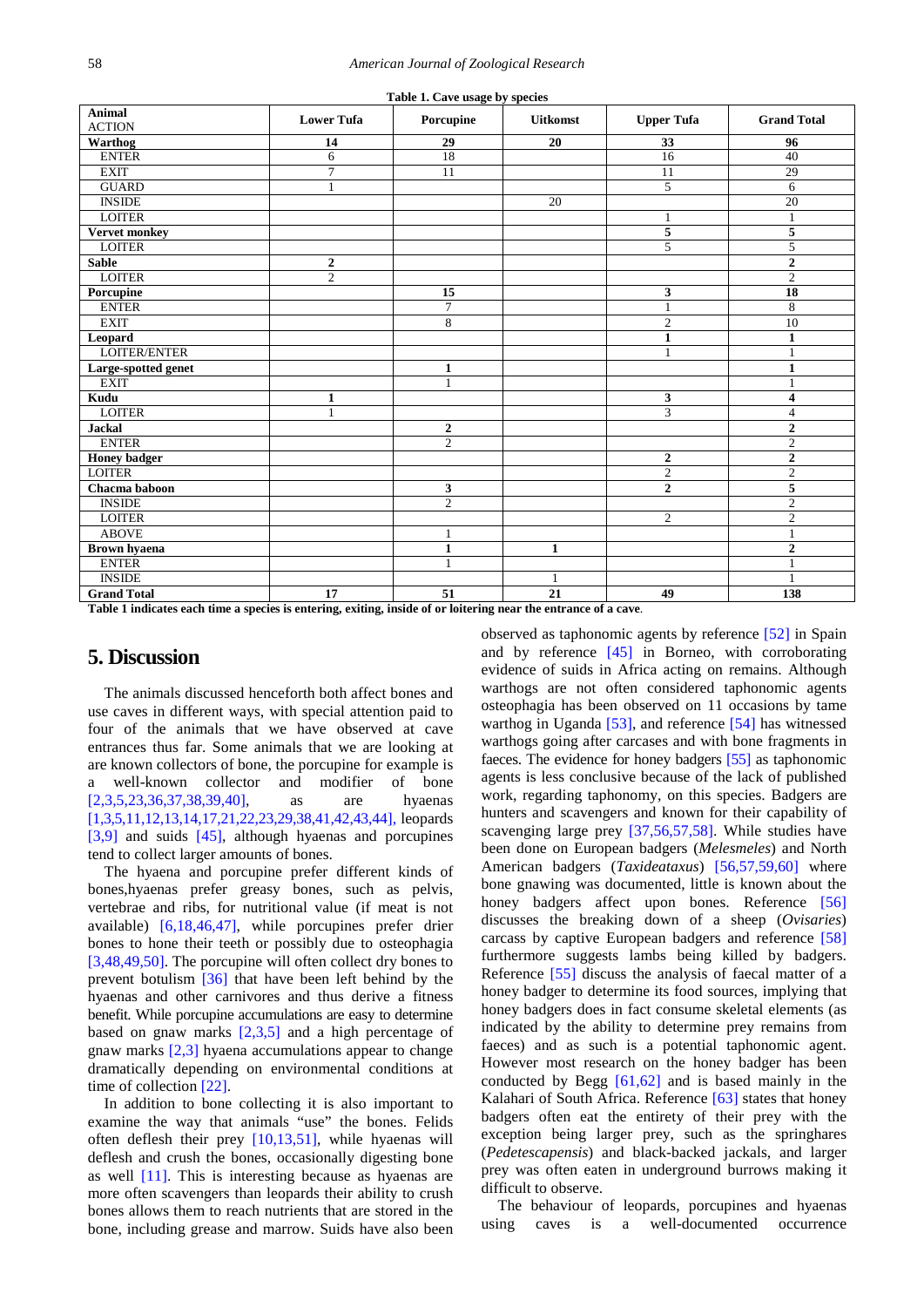[\[2,3,9,13,20,21,22,23,38,40,64,65\].](#page-4-1) Jackal[s \[16,23\],](#page-5-19) warthogs [\[3,20,23\]](#page-5-0) and honey badgers have also been documented as cave users [\[55,59,62,66\].](#page-6-4) Brown hyaena, striped hyaena (*Hyaenahyaena*) and leopard are known to cache and transport food back to their maternity dens, which leads to the relatively large bone accumulations found in the dens of these species [\[5,9,21,22,67,68,69,70\].](#page-5-9) Brown hyaenas are not known to be effective hunters and depend heavily on scavenged remains from other animals prey, often relying on their ability to smell a carcass up to 14 km away [\[70\].](#page-6-9) The brown hyaena and jackal are known to compete for food and occasionally derive fitness benefits by stealing food from one another  $[69,71,72]$ . According to reference [\[69\],](#page-6-10) despite their mutual competition for food and thievery in the open veld, jackals are not known to scavenge from hyaena food caches, while reference [\[23\]](#page-5-20) have seen signs of jackal occupation in hyaena dens of the Masai Mara National reserve, Kenya. Jackals share prey with animals that are frequent cave users and known taphonomic agents such as the brown and spotted hyaenas  $[23,69,71,72,73]$ . It is of note that during research in Namibia in 2005 a pair of jackals, with pups, briefly occupied a known brown hyaena den, and the pups were observed gnawing on bones previously collected by the brown hyaenas (Observed by BK).

## **6. Conclusion**

This study has given us insight into cave usage by a variety of animals in the Cradle of Humankind. As most of the fossil sites in the Cradle of Humankind span thousands, if not millions of years, to say that an entire fossil assemblage is the result of an individual species would be remiss. To date we have recorded seven potential taphonomic species at the same cave in a short time period. Two of the seven species are known taphonomic agents (leopard and porcupine) and the other two are potential taphonomic agents based upon studies on similar, captive or tame species (honey badger and warthog) with the remaining three being Chacma baboon, vervet monkey and kudu. If the two potential agents are indeed bone modifiers than we have four bone modifying agents at one cave in the period of one month.

Even when using previously published dat[a \[2,4,5,11,13,29\]](#page-4-1) to identify the producer(s) of faunal accumulations it is possible other agents have also been in contact with the accumulation. Reference [\[39\]](#page-5-21) reports "that several specimens show overlapping marks from numerous agents (e.g., punctate depressions & porcupine gnawing), demonstrating that multiple accumulators acted upon individual specimens" [\[\[39\]](#page-5-21) p. 1109] in regards to specimens recovered from Plovers Lake, in the Cradle of Humankind, South Africa. Although hyaenas act on bones quite aggressively, marks previously made by other agents can still be seen [\[10\]](#page-5-17) therefore it is vital to look thoroughly at any hyaena assemblages for marks that may belong to another agent. To complicate the issue even more it has also been shown that the different species of hyaena over varying geographical and environmental conditions leave behind different taphonomic signatures [\[22,42\].](#page-5-11)

There has been a great deal of discussion surrounding the abundance of certain animal remains as evidence of specific taphonomic agents acting on an accumulation [\[2,3,5,11,21,38,39,64\],](#page-4-1) but this data is not conclusiv[e \[22,29\].](#page-5-11) We have observed that many animals eat/hunt based on what is available to them, for example on the west coast of Namibia brown hyaenas are known to favour the Cape fur seal (*Arctocephaluspusilluspusillus*) [\[38,65,72,73\].](#page-5-22) So to say that an abundance of skeletal remains of the Cape fur seal implies brown hyaena is not the same as saying that a lack Cape fur seal skeletal elements in a given accumulation means it is not brown hyaena. Brown hyaena accumulations are typically reflective of the environment because they scavenge from the kills of many different species [\[69\],](#page-6-10) except on the coast where there is an abundance of Cape fur seals and lack of other large predators, thus the brown hyaena becomes the apex predator, while with other predators this may not be the case. For example it is possible that there were many hyraxes but they may not be present in an accumulation produced by an agent that does not favour hyrax. "The literature reflects a great rift between estimates of leopard predation based on observed kills and carcass remains versus actual leopard diet as determined by scat analysis" Reference [38 p. 5]. We must take this into consideration as we examine faunal accumulations, including looking at fossil faunal remains in cave sites where from death to fossilization there could have been many different agents using that particular cave, whether they modified one bone or one hundred. Consequently the animals in this study have different approaches to how they may affect animal carcasses and it is very possible for them all to act on the same set of bones. Under these circumstances it would be very difficult to pin point which taphonomic agents were responsible for a fossil accumulation that spans thousands, if not hundreds of thousands, of years. Lastly we will mention that although we may be able to identify the primary collecting and/or modifying agent that does not mean that it is the only taphonomic agent, as it is probable that other species have entered the cave and gnawed on the accumulation that had been left by the initial accumulator. It is imperative to consider all of these factors when assessing an accumulation.

#### **Acknowledgements**

This research was funded by the Philip and Melanie Nash Memorial Trust and the Palaeo-Anthropological Scientific Trust (PAST). Special thanks to Professor Lee Berger, the Institute for Human Evolution, the University of the Witwatersrand and the Nash family for access to the property.

#### **Competing Interests**

The authors have no competing interests be they financial or otherwise.

#### **References**

- <span id="page-4-0"></span>[1] Sutcliffe, A. J.,"Spotted hyena: crusher, gnawer, digester, and collector of bones,"*Nature.*(London) 227, 1110-1113, 1970.
- <span id="page-4-1"></span>[2] Maguire, J., Pemberton, D. and Collet, M., "The Makapansgatlime works grey breccia: hominids, hyaenas, hystricids, or hill wash?," *Palaeontologia Africana,* 23, 75-98, 1980.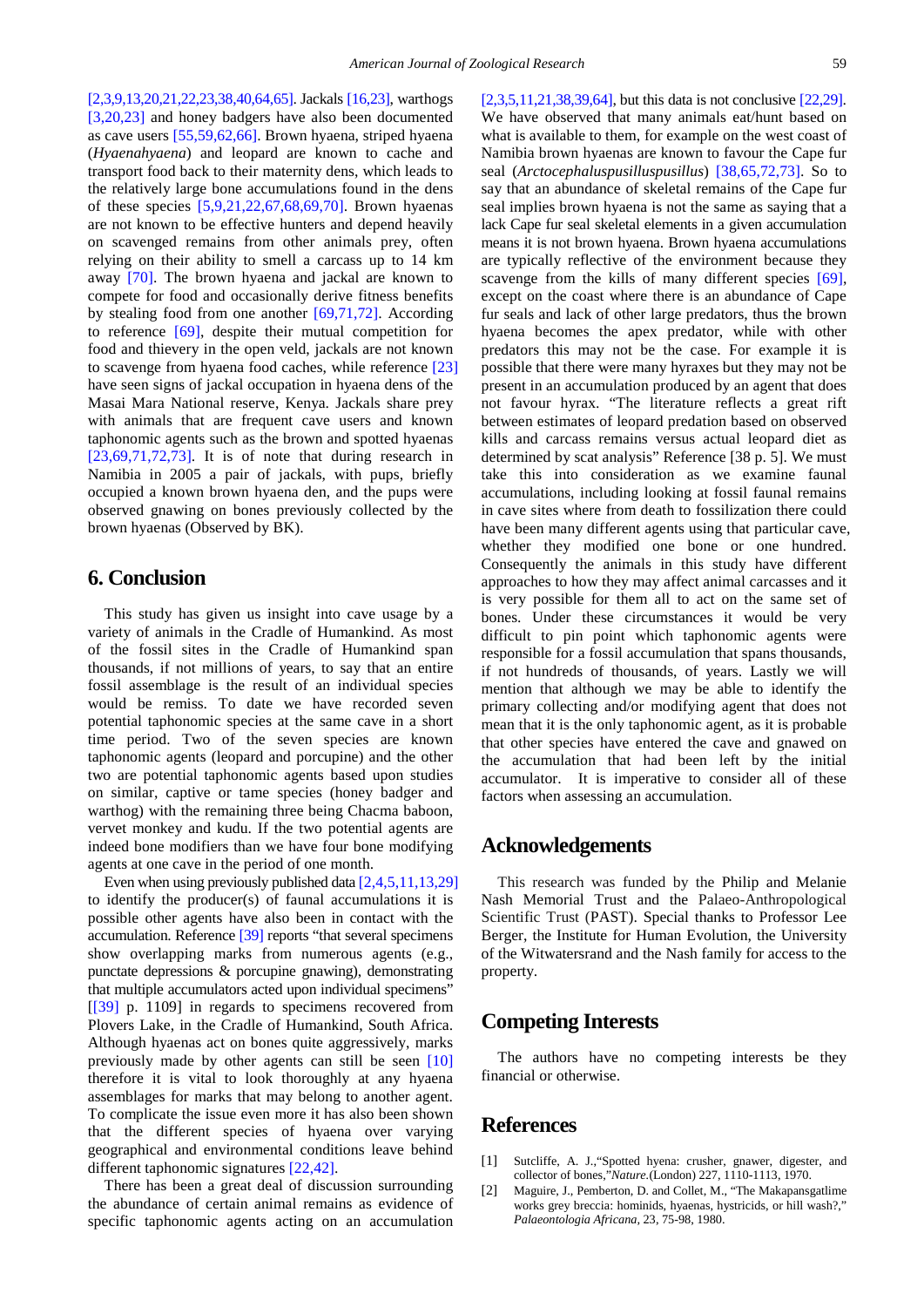- <span id="page-5-0"></span>[3] Brain, C.K., *The hunters or the hunted? An introduction to African cave Taphonomy*, University of Chicago Press, Chicago, 1981, 365.
- [4] Haynes, G., "A Guide for Differentiating Mammalian Carnivore Taxa Responsible for Gnaw Damage to Herbivore Limb Bones," *Paleobiology*, 9(2), 164-172, 1983.
- <span id="page-5-9"></span>[5] Cruz-Uribe, K., "Distinguishing hyaena from hominid bone accumulations," *Journal of Field Archaeology,* 18, 467-486, 1991.
- <span id="page-5-15"></span>[6] Marean, C. W., Spencer, L.M., Blumenschine, R.J., and Capaldo, S.D. "Captive Hyaena Bone Choice and Destruction, the Schelpp Effect and Olduvai Archaeofaunas," *Journal of Archaeological Science,* 19,101-121, 1992.
- [7] Selvaggio, M.M.,"Carnivore tooth marks and stone tool butcher marks on scavenged bones: archaeological implications," *Journal of Human Evolution,* 27, 215-228, 1994.
- [8] Capaldo, S., "Simulating the Formation of Dual-Patterned Archaeofaunal Assemblages with Experimental Control Samples," *Journal of Archaeological Science,* 25, 311-330, 1998.
- <span id="page-5-3"></span>[9] deRuiter, D. and Berger, L., "Leopards as Taphonomic Agents in Dolomitic Caves- Implications for Bone Accumulations in the Hominid-bearing Deposits of South Africa," *Journal of Archaeological Science,* 27, 665-684, 2000.
- <span id="page-5-17"></span>[10] Selvaggio, M.M. and Wilder, J., "Identifying the Involvement of Multiple Carnivore Taxa with Archaeological Bone Assemblages," *Journal of Archaeological Science,* 28, 465-470, 2001.
- <span id="page-5-10"></span>[11] Pickering, T.R., "Reconsideration of criteria for differentiating faunal assemblages accumulated by hyenas and hominids, *International Journal of Osteoarchaeology,* 12, 127-141, 2002.
- <span id="page-5-1"></span>[12] Pickering, T.R., Clarke, R.J. and Moggi-Cecchi, J., "Role of carnivores in the accumulations of the Sterkfontein member 4 hominid assemblage: A taphonomic reassessment of the complete hominid fossil sample (1936-1999)," *American Journal of Physical Anthropology,* 125, 1-15, 2004.
- <span id="page-5-8"></span>[13] Pickering, T.R., Dominquez-Rodrigo, M., Egeland, C. and Brain, C.K., "Beyond Leopards: tooth marks and the contribution of multiple carnivore taxa to the accumulation of the Swartkrans Member 3 fossil assemblage," *Journal of Human Evolution,* 46, 595-604, 2004.
- [14] Pickering, T.R., Dominguez-Rodrigo, M., Egeland, C.P.and Brain, C.K., "The Contribution of Limb Bone Fracture Patterns to Reconstructing Early Hominid Behaviour at Swartkrans Cave (South Africa): Archaeological Application of New Analytical Method," *International Journal of Osteoarchaeology*, 15, 247-260, 2005.
- [15] Kos, A.M., "Characterization of post-depositional taphonomic processes in the accumulation of mammals in a pitfall cave deposit from southeastern Australia," *Journal of Archaeological Science,*  30, 781-796, 2003.
- <span id="page-5-19"></span>[16] Lacruz, R. and Maude, G., "Bone Accumulations at Brown Hyena (*Parahyaena brunnea*) Den Sites in the Makgadikgadi Pans, Northern Botswana: Taphonomic, Behavioural and Palaeoecological Implications.," *Journal of Taphonomy,* 3(1), 43- 54, 2005.
- [17] Faith, J.T., "Sources of variation in carnivore tooth-mark frequencies in a modern spotted hyena (*Crocuta crocuta*) den assemblage, Amboseli Park, Kenya," *Journal of Archaeological Science,* 34, 1601-1609, 2007.
- [18] Faith, J.T., Marean, C. W. andBehrensmeyer, A.K., "Carnivore competition, bone destruction, and bone density," *Journal of Archaeological Science,* 34, 2025-2034, 2007.
- [19] O'Regan, H.J. andMenter, C.G., "Carnivora from the Plio-Pleistocene hominin site of Drimolen, Gauteng, South Africa," *Geobios*, 42, 329-350, 2009.
- <span id="page-5-2"></span>[20] Boydston, E., Kapheim, K. andHolekamp, K., "Patterns of den occupation by the spotted hyaena *(Crocuta crocuta)*," *African Journal of Ecology,* 44, 77-86, 2006.
- [21] Kuhn, B.F., "The Faunal Assemblages and Taphonomic Signatures of Five Striped Hyaena (hyaena hyaenasyriaca) Dens in the Desert of Eastern Jordan," *Levant,*37, 221-234, 2005.
- <span id="page-5-11"></span>[22] Kuhn, B.F., *Hyaenids: Taphonomy and Implications for the Palaeoenvironment.* Cambridge Scholars Publishing, London, 2011, 220.
- <span id="page-5-20"></span>[23] Pokines, J.T. and KerbisPeterhans, J.C., "Spotted hyena (*Crocuta crocuta*) den use and taphonomy in the Masai Mara National Reserve, Kenya," *Journal of Archaeological Science,* 34, 1914- 1931, 2007.
- <span id="page-5-4"></span>[24] Barrett, L., Gaynor, D., Rendall, D., Mitchell, D. and Henzi, S.P., "Habitual cave use and thermoregulation in chacma baboons (*Papiohamadrysursinus)*," *Journal of Human Evolution,* 46, 215- 222, 2004.
- [25] Pruetz, J.D., "Evidence of cave usage by savannah chimpanzees" (*Pan troglodytes*) at Fongoli, Senegal: implications for thermoregulatory behavior," *Primates,* 48, 316-319, 2007*.*
- <span id="page-5-5"></span>[26] Jagnow, D., "Bat usage and cave management of Torgac cave, New Mexico," *Journal of Cave and Karst Studies,* 60 (1), 33-38, 1998.
- <span id="page-5-6"></span>[27] Berger, L.R., Pickering, R., Kuhn, B., Backwell, L., Hancox, P.J., Kramers, J.D. andBoshoff, P., "A Mid-Pleistocene *in situ* fossil brown hyaena (*Parahyaena brunnea*) latrine from Gladysvale Cave, South Africa," *Palaeogeography, Palaeoclimatology, Palaeoecology,* 279, 131-136, 2009.
- <span id="page-5-7"></span>[28] Martini, J.E.J. and Keyser, A.W., "The caves of the John Nash Reserve in the Krugersdorp area," *Bulletin of the South African Speleological Association,* 30, 39-45, 1989.
- [29] Kuhn, B. F., Berger, L. R. and Skinner, J. D., "Examining Criteria for Identifying and Differentiating Fossil Faunal Assemblages Accumulated by Hyaenas and Hominins using Extant Hyaenid Accumulations," *International Journal of Osteoarchaeology,* 20(1), 15-35, 2010.
- <span id="page-5-12"></span>[30] Berger, L.R*.,* de Ruiter, D.J., Chruchill, S.E., Schmid, P., Carlson, K.J., Dirks, P. andKibii, J.M., "*Australopithecus sediba*: a new species of homo-likeAustralopith from South Africa," *Science,* 328, 195-204, 2010.
- [31] Dirks, P.H.G.M., Kibii, J.M., Kuhn, B.F., Steininger, C., Churchill, S.E., Kramers, J.D., Pickering, R., Farber, D.L., Meriaux, A., Herries, A.I.R., King, G.C.P. and Berger, L., "Geological Setting and Age of *Australopithecus sediba* from Southern Africa, *Science*, 328, 205-208, 2010.
- <span id="page-5-13"></span>[32] Mucnina, L. and Rutherford, M.C., (eds) *The vegetation of South Africa, Lesotho and Swaziland.* Sterlizia 19. South African National Biodiversity Institute, Pretoria, 2006.
- <span id="page-5-14"></span>[33] Kuhn, B.F., "Short Communication: A preliminary assessment of the carnivore community outside Johannesburg, South Africa," *South African Journal of Wildlife Research,* 44(1), 95-98, 2014.
- [34] deRuiter, D.J. and Berger, L. R. "Leopard (*Pantherapardus* Linneaus) cave caching related to anti-theft behaviour in the John Nash Nature Reserve, South Africa," *African Journal of Ecology,*  39, 1-3, 2001.
- [35] Lansing, S.W., Cooper, S.M., Boydston, E.E. and Holekamp, K.E. "Taphonomic and zooarchaeological implications of spotted hyena (*Crocuta crocuta*) bone accumulations in Kenya: a modern behavioral ecological approach," *Paleobiology,* 35(2), 289-309, 2009.
- <span id="page-5-16"></span>[36] Skinner, J.D., Davis, S. and Hani, G. "Bone Collecting by Striped Hyaenas, *Hyaena hyaena*, in Israel," *Palaeontologia.africana.*, 23, 99-104, 1980.
- <span id="page-5-18"></span>[37] Lotan, E., "Feeding the Scavengers. Actualistic Taphonomy in the Jordan Valley, Israel," *International Journal of Osteoarchaeology,* 10, 407-425, 2000.
- <span id="page-5-22"></span>[38] KerbisPeterhans, J. C. and Singer, R., "Taphonomy Of A Lair Near The Peers (Or Skildegat) Cave in fish hoek,Western Cape province, South Africa," *The South African Archaeological Bulletin,* 61(183), 2-18, 2006.
- <span id="page-5-21"></span>[39] deRuiter, D. J., Brophy, J.K., Lewis, P.J., Churchill, S.E. and Berger, L.R., "Faunal assemblage composition and paleoenvironment of Plovers Lake, a Middle Stone Age locality in Gauteng Province, South Africa," *Journal of Human Evolution,* 55, 1102-1117, 2008.
- [40] Diedrich, C. "Late Pleistocene *Hystrix (Acanthion) brachyuran*  Linnaeus 1758 from the Fuchsluken Cave Near Saalfeld (Thuringia, Germany)- A porcupine and Hyena Den and Contribution to their Palaeobiogeography in Europe," *The Open Palaeontology Journal,* 2, 1-9, 2009.
- [41] Villa, P. and Bartram, L., "Flaked bone from a hyena den," Paleo, 8, 1-22, 1996.
- [42] Kuhn, B.F., Berger, L.R. and Skinner, J.D., "Variation in tooth mark frequencies on long bones from the assemblages of all three extant bone-collecting hyaenids," *Journal of Archaeological Science,* 36, 297-307, 2009.
- [43] Delany-Rivera, C., Plummer, T.W., Hodgson, J.A., Forrest, F., Hertel, F. and Oliver, J.S., "Pits and pitfalls; taxonomic variability and patterning in tooth mark dimensions," *Journal of Archaeological Science,* 36, 2597-2608, 2009.